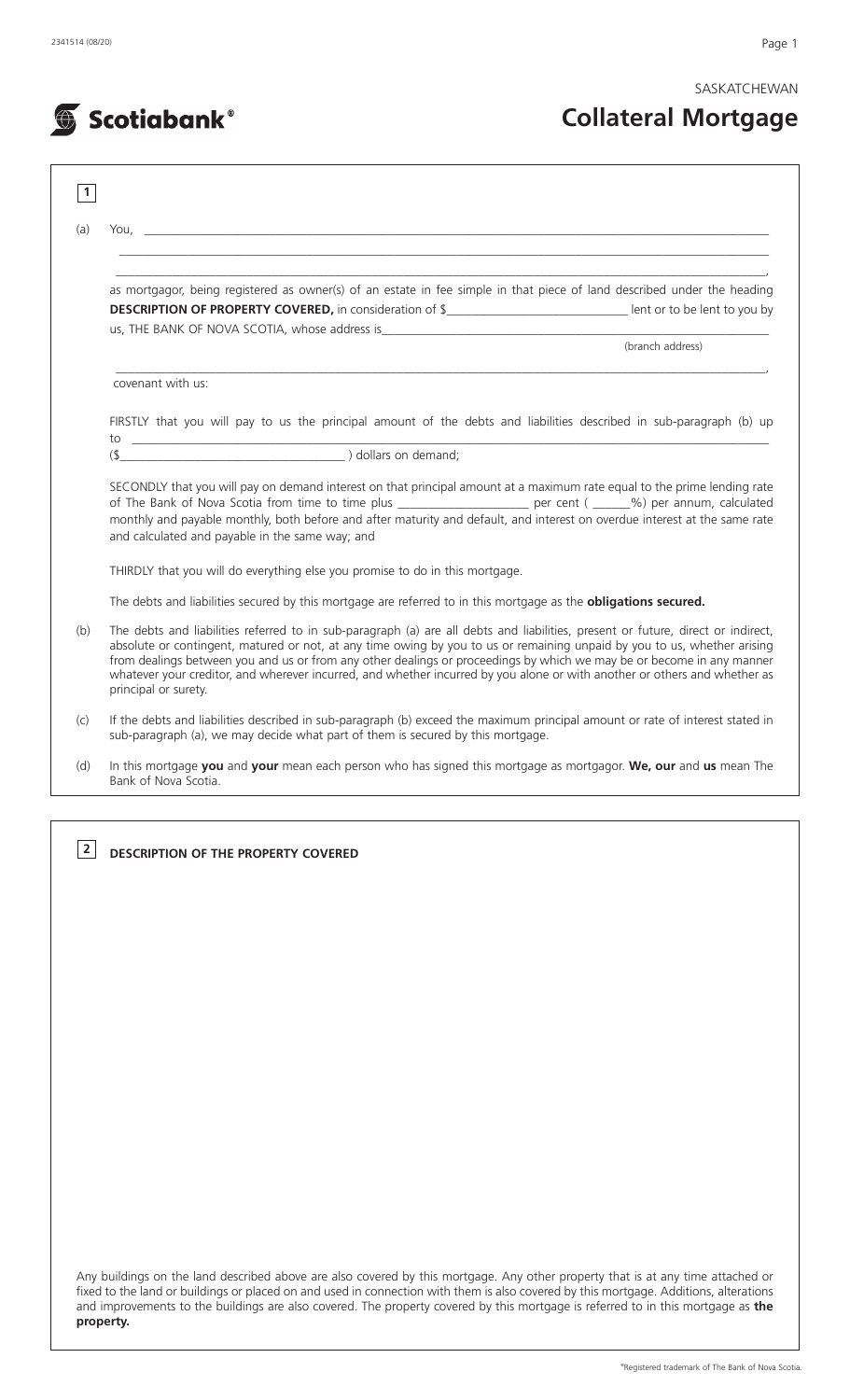### **OUR SECURITY 3**

#### **(a) What this mortgage does**

By signing this mortgage, you have mortgaged your entire interest in the property to us and our successors and assigns (called our **legal representatives**) and to anyone to whom this mortgage is transferred in any way, as security for the repayment of the obligations secured. This mortgage secures a current or running account. Although this mortgage is not satisfied or discharged by any intermediate payment of all or part of the obligations secured but is a continuing security for payment of the obligations secured, our interest in the property under this mortgage will end when:

- you have repaid the obligations secured on our demand and repaid all additional amounts to which we may become entitled under this mortgage, and
- you have fulfilled all of your other obligations to us under this mortgage, and
- we have discharged this mortgage.

You may remain in possession of the property as long as you are not in default under any of the obligations secured or under any agreements evidencing or securing the obligations secured and as long as you meet all your other obligations to us under this mortgage.

#### **(b) Your title to the property**

You certify that you own the property covered by this mortgage; that you have the right to mortgage the property

# **YOUR RESPONSIBILITIES AS TO THE PROPERTY 4**

#### **(a) Taxes and other charges**

You will pay all taxes on the property when they are due. You will immediately give us a receipt showing that they have been paid if we ask for it. You will pay all charges, mortgages and other encumbrances on the property when they are due and comply with your other obligations under them. If you do not pay any taxes, charges, mortgages or other encumbrances when they are due, we may pay them and charge to you the amount paid as an additional amount secured under this mortgage.

#### **(b) Insurance**

You will insure with an insurer satisfactory to us and under a policy satisfactory to us all buildings covered by this mortgage against loss or damage by fire, extended perils and other perils usually covered in fire insurance policies. If there is a steam boiler or sprinkler system in those buildings, your insurance must cover loss or damage caused by an explosion of the boiler and equipment operated by it or caused by the sprinkler system. You will insure against any other risks which we require you to insure against. The buildings must be insured for their replacement cost in Canadian dollars.

If we think it is necessary we can require you to cancel any existing insurance on the property, and to provide other insurance which meets our approval. You will assign any insurance you have on the property, or the proceeds of that insurance, to us at our request. You must give us proof that you have insured as required above and you must at least 10 days before any insurance expires or is terminated give us proof that you have renewed or replaced it. If you fail in any way to comply with these obligations, we may (but we are not obliged to) obtain insurance on your behalf and charge the amount of any premium to you as an additional amount secured under this mortgage. If loss or damage occurs, you will provide us with all necessary proofs of claim and do everything else necessary to enable us to obtain payment of insurance proceeds. Insurance proceeds may, in whole or in part, at our option, be used to rebuild or repair damaged buildings or be used to reduce all or part of the obligations secured.

#### **(c) Keeping the property in good condition**

You will keep the property in good condition and make any repairs that are needed. You will not do anything, or let anyone else do anything, that lowers the value of the property. If you do not keep the property in good condition, or if you do anything, or anyone else does anything, that lowers the value of the property, we may make any needed repairs and charge the cost of them to you as an additional amount secured under this mortgage.

#### **(d) Construction of buildings**

If you are having any buildings or improvements constructed on the property, you will have them constructed only in accordance with plans and specifications approved in writing by us in advance. You must complete those buildings or improvements as quickly as possible.

to us; and that there are no restrictions, limitations or encumbrances on your title to the property or on your ability to mortgage the property to us, except as set out in the certificate of title to the property. You will not do anything that will interfere with our interest in the property, and you will sign any other documents which we think are necessary to mortgage to us your interest in the property.

#### **(c) Effect of this mortgage on other obligations**

This mortgage does not release you from or alter any of your other obligations to us or agreements with us. This mortgage does not affect any other security we hold for the payment of the obligations secured, or any other right we may have to enforce the payment of the obligations secured. Our acceptance of this mortgage or our giving credit secured by this mortgage does not mean we must make credit available or continue to do so.

#### **(d) Effect of sale or transfer of property**

If you sell or transfer the property, your liability and responsibilities under this mortgage and our rights against either you or anyone else who is liable for the payment of any of the obligations secured are not affected.

#### **(e) Effect of subdivision**

If the property is subdivided, each part of the property will secure payment of the total amount of the obligations secured.

#### **(e) Legal requirements**

You will observe and conform to all laws and requirements of any governmental authorities relating to the property.

#### **(f) Condominiums**

The following provisions apply to any condominium unit that is part of the property. In this mortgage, the Condominium Property Act as amended or re-enacted is called the "Act". Expressions used in provisions of this mortgage dealing with a condominium unit which are the same as those in the Act have the same meaning as those in the Act, except that the expression "condominium property" has the same meaning as the word "condominium" in the Act.

- You will comply with the Act and the condominium plan, by-laws and rules of the corporation. You will provide us with proof of your compliance from time to time as we may request. You will forward to us copies of any notices, assessments, by-laws, rules and financial statements of the corporation. You will provide us, on request, with any other documents and information that you receive from the corporation or are entitled to receive. You will maintain all improvements made to your unit and repair them after damage.
- You will insure all improvements which you or previous owners have made to your unit and insure your common or other interest in buildings which are part of the condominium property or assets of the corporation if the corporation fails to insure the buildings as required by the Act and the condominium plan, by-laws and rules of the corporation. These obligations are in addition to your obligations as to insurance under the heading **Insurance** as far as they apply to a condominium unit.
- You authorize us to exercise your rights under the Act to vote and to consent. If we do not exercise your rights, you may do so, but you will do so according to any instructions we may give you. We may at any time revoke any arrangement we make for you to vote or to consent. You also authorize us to inspect the corporation's records. Nothing done under this paragraph puts us in possession of your property.
- If you do not comply with the Act and the condominium plan, by-laws and rules of the corporation, we may comply with them and charge our costs of doing so to you as an additional amount secured under this mortgage. If we pay common expenses, we can accept statements that appear to be issued by the corporation as conclusive evidence of the amount of those expenses and the dates they are due. You will pay us on demand as additional amounts secured under this mortgage our expenses in relation to any by-law, resolution, rule or other matter (other than one for which only a vote of the majority present at the meeting is required), the enforcement of our right to have the corporation or any owner comply with the Act and the condominium plan, by-laws and rules of the corporation and our exercising any voting rights we may have.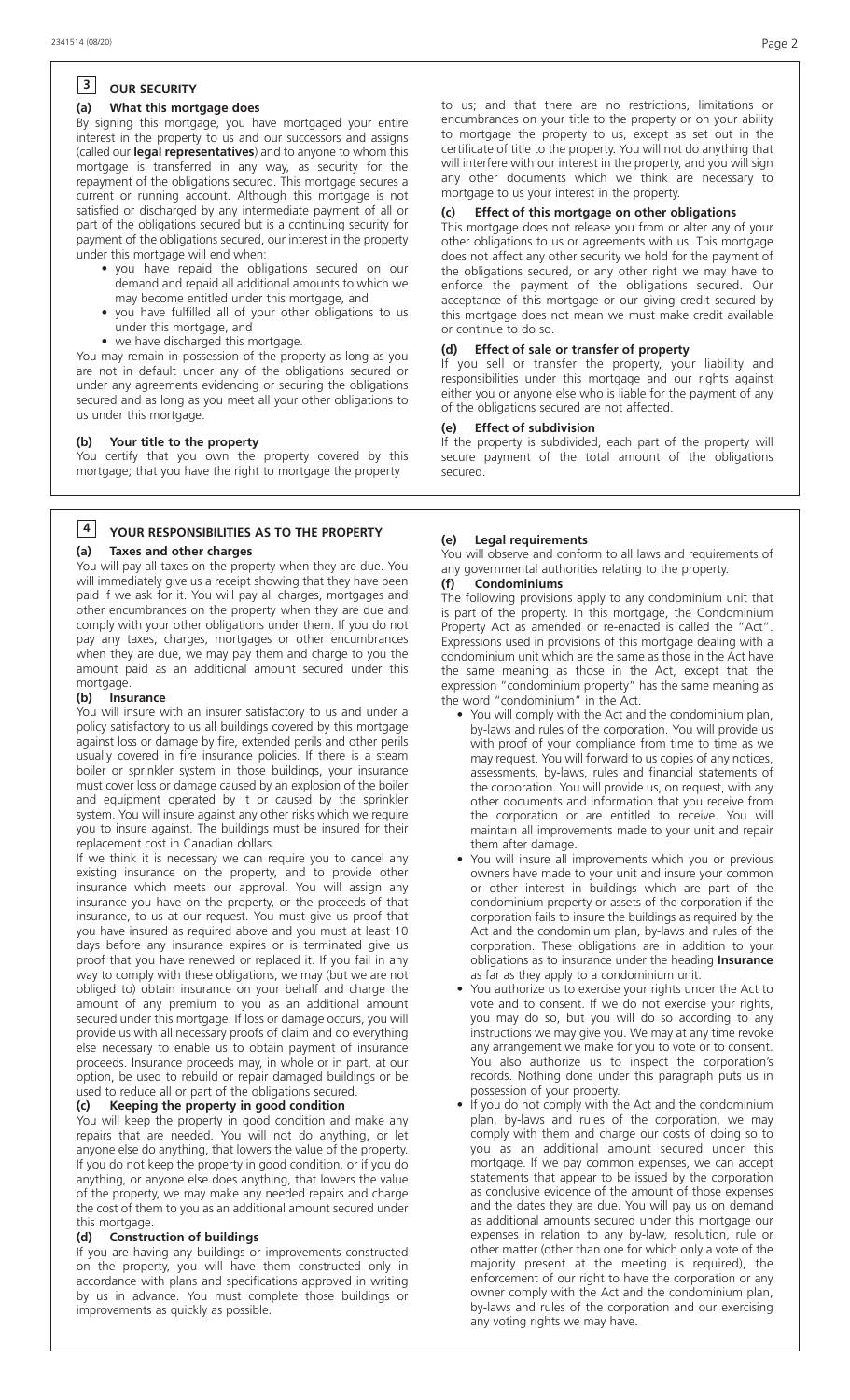# **ENFORCING OUR RIGHTS 5**

If you fail to comply with any of your obligations under this mortgage, or if any part of the obligations secured is not paid when due, we may enforce our rights in any of the ways set out below. These provisions do not limit any other rights given to us by law or this mortgage. We may enforce this and any other security we may have for any of the obligations secured, and enforce our rights under this mortgage, at the same time or at different times and in any order we choose.

#### **(a) You will make immediate payment**

You will immediately pay to us all of the obligations secured if any part of the obligations secured is not paid when it is due or if you fail to comply with any of your obligations under this mortgage or any other agreement to which you and we are parties.

#### **(b) We may sue you**

We may take such legal action as is necessary to collect the obligations secured.

#### **(c) We may take possession of the property and collect rents**

We may take and keep possession of, collect rents from, and manage the property or any part of it. You certify that we will have the right to take possession of the property or collect the rents from it.

#### **(d) We may lease the property**

We may, with any consent required by law, lease the property or any part of it, if you have not paid the obligations secured within one month after we have demanded payment of them and without giving any notice.

We will use the proceeds of lease to reduce or repay the obligations secured and will pay you any balance remaining after all our claims have been satisfied. If the amount we receive from the lease of the property is less than what you owe, you will immediately pay the difference to us.

You agree that a lessee may pay all of the money due under a lease to us without seeing to the application of the money. You agree that a lessee under a lease by us will receive a valid lease of the property. You will not make any claims concerning the lease against the lessee or the lessee's successors in title. If you do have any claims concerning a lease by us, you will make them only against us and only for money damages.

#### **(e) We may foreclose or sell through the courts**

We may commence court proceedings to foreclose the property. If we obtain a final order of foreclosure, the

# **6**

#### **WE MAY USE PROCEEDS TO REDUCE ANY OBLIGATION**

We may apply the proceeds we receive from enforcing our rights under this mortgage to reduce or repay any of the obligations secured in such manner as we may decide.

We will immediately give you any notice required by law of the debts to which we have applied the proceeds.

## **WE MAY OPEN A SEPARATE ACCOUNT 7**

If we learn that you have disposed of or encumbered the property or any part of it, we may close your account at the property of any part of it, we may ever you are you account for advances and payments subsequently made and received by us. No amount paid in or credited to the new account will be applied to or have the effect of reducing or repaying any of the obligations secured due to us on the closed account when we learned of the subsequent disposition or encumbrance.

#### **8**

#### **DELAY, RELEASES AND PARTIAL DISCHARGES**

We may delay enforcing any of our rights under this mortgage or the obligations secured or any agreement evidencing or securing the obligations secured without losing or impairing those rights. We can waive any breach of your obligations under this mortgage or the obligations secured or any agreement evidencing or securing the obligations secured without losing our rights in respect of any breach of your obligations.

We may release others on any terms from any liability to repay the obligations secured without releasing you. We may on any terms discharge any part of the property from this mortgage and, if we do so, the remainder of the property not discharged will secure the total amount of the obligations secured.

#### **DISCHARGE OF THIS MORTGAGE 9**

We will discharge this mortgage if you pay us the obligations

property will by law become our property. We may also ask a court to order a sale of the property. We may also ask a court to appoint a receiver (or receiver and manager) of the property.

#### **(f) We may appoint a receiver**

We may appoint in writing a receiver (or receiver and manager), on any terms (including remuneration) that we think are reasonable, to collect any income from the property. We may make the appointment even if we have taken possession of the property. We may also, in writing, remove a receiver appointed by us and appoint a new receiver. The receiver is considered to be your agent and not ours; his defaults are considered your defaults and not ours. Nothing done by the receiver puts us in possession of the property or makes us accountable for any money except money we actually receive.

The receiver has the right subject to any necessary confirmation by a court to use any legal remedy (taken in your name or our name) to collect the income from the property; take possession of the property or part of it; manage the property and any business conducted on the property and maintain the property in good condition; lease the property or any part of it; enforce any of our other rights under this mortgage which we delegate to him; and borrow money on the security of the property in priority to this mortgage for these purposes.

#### **(g) We may recover our expenses**

You will pay us on demand, as additional amounts secured under this mortgage, our expenses incurred:

- under the headings **Taxes and other charges, Insurance, Keeping the property in good condition** and **Condominiums,**
- in negotiating this mortgage, investigating title to the property and preparing and registering this mortgage,
- in collecting payment after default of the obligations secured, and
- in enforcing our rights under this mortgage,

including our reasonable legal fees on a solicitor and own client basis (where the law does not prohibit it) and interest on the total amount of our above expenses from the date we incur them to the date you pay them to us at the maximum rate stated under paragraph  $\boxed{1}$  (a) of this mortgage.

We may deduct our expenses from any money we owe you.

secured on our demand. You will give us a reasonable time after payment in which to prepare and sign the discharge. You must pay our expenses of having it prepared and of signing it. You are responsible for registering it.

#### **EFFECT OF JUDGMENTS 10**

If we obtain a court judgment against you for your failure to pay any of the obligations secured or to perform any of your obligations to us under this mortgage, the judgment will not result in a merger of your obligations under this mortgage with the judgment or take away any of our other rights to enforce the mortgage. We will continue to be entitled to receive interest on the obligations secured at the agreed rate, calculated and payable in the agreed way, and the judgment may so provide.

#### **OUR RESPONSIBILITY 11**

We are not responsible for any loss arising in the course of our enforcing our rights under this mortgage unless it results from our wilful neglect or default.

#### **WAIVER 12**

If a corporation is giving this mortgage, it agrees as follows:

- The Land Contracts (Actions) Act shall have no application to any action with respect to this mortgage, and
- The Limitation of Civil Rights Act shall have no application to this mortgage or any agreement or instrument renewing or extending or collateral to this mortgage or our rights, or remedies under this mortgage.

#### **HOW WE MAY MAKE DEMANDS OR GIVE NOTICES 13**

Where this mortgage allows or requires us to make a demand on or give a notice to any person (including you), we may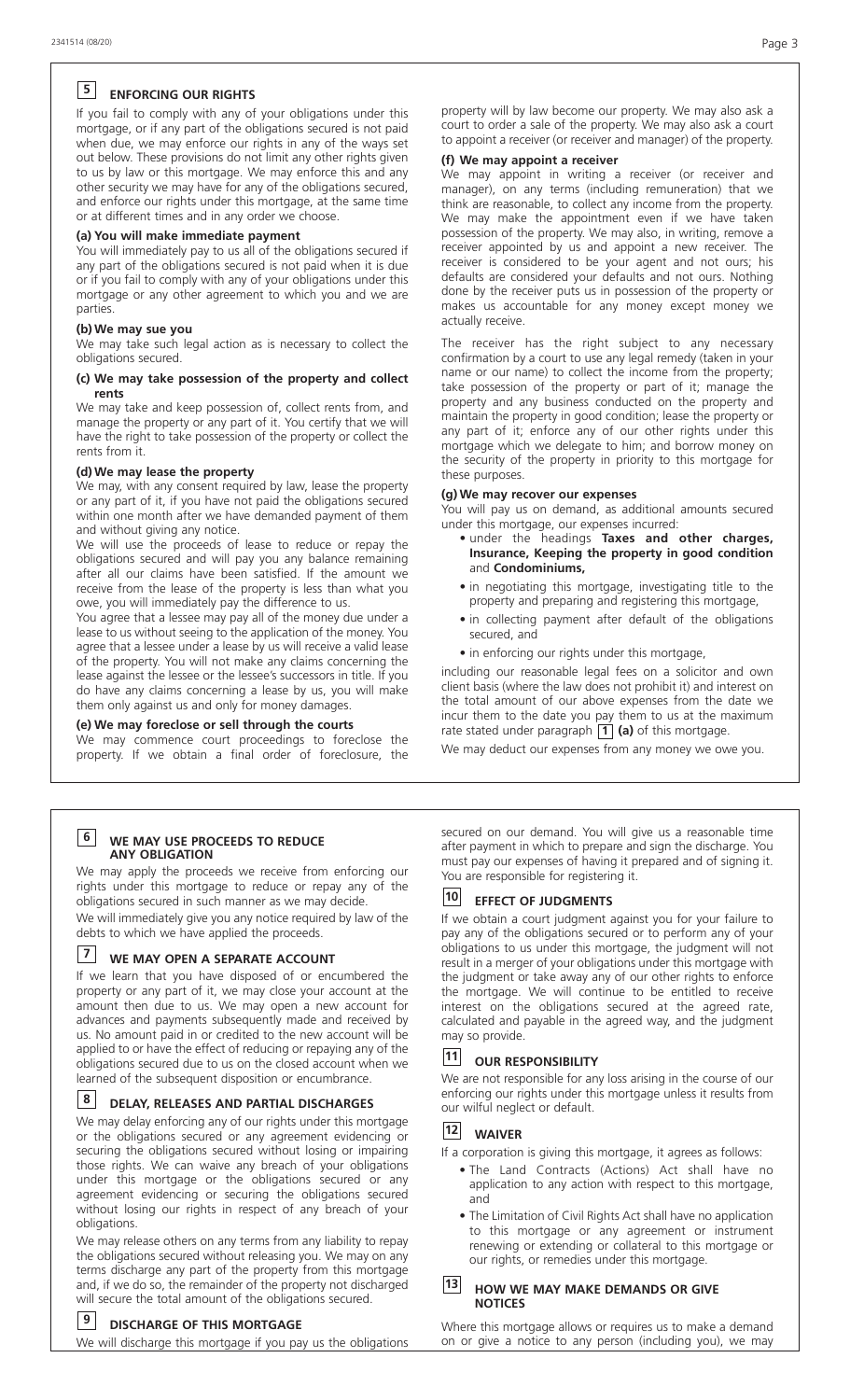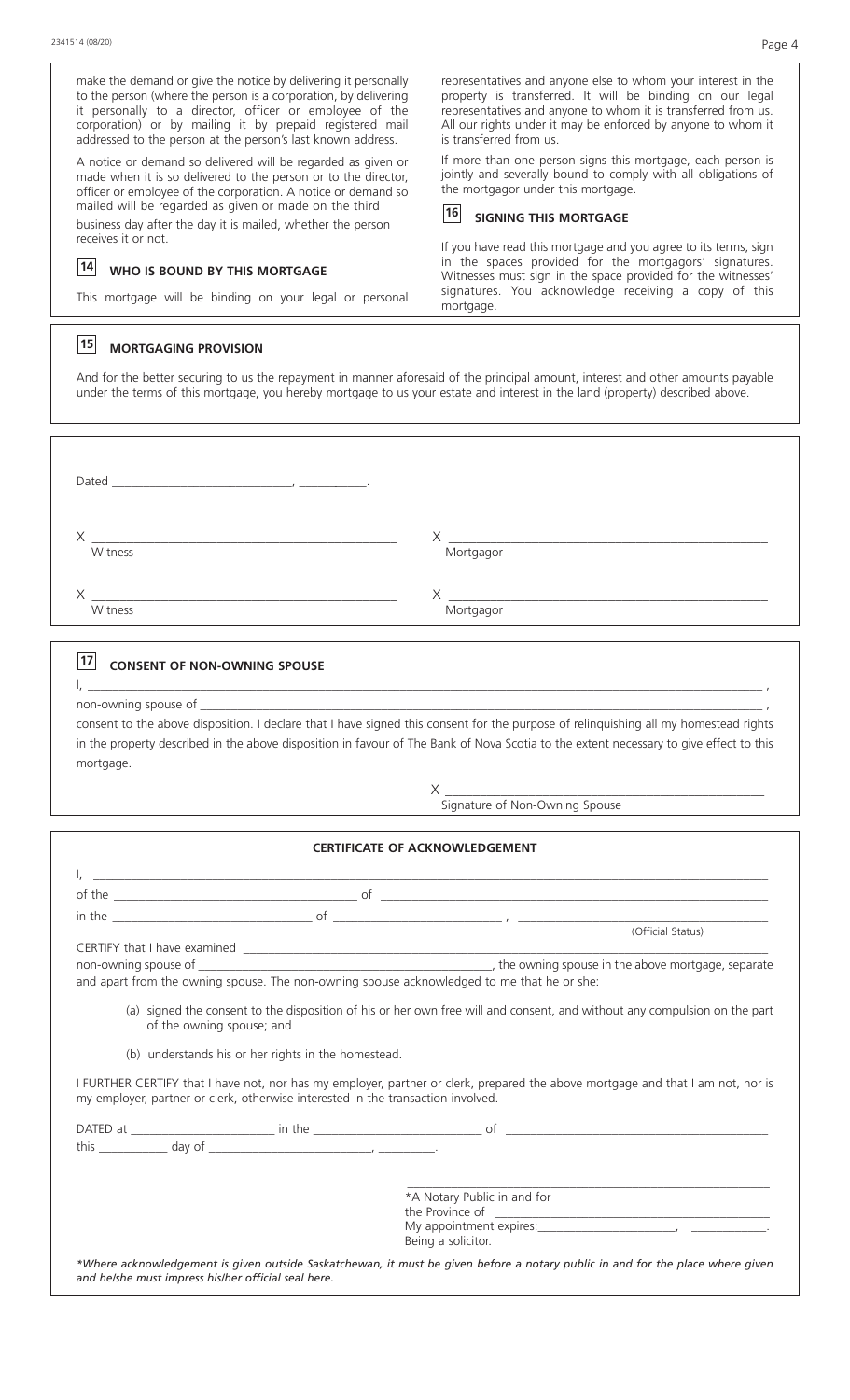|                                                                                                                                                                                                                                      | <b>AFFIDAVIT OF WITNESS</b>                                                                                                    |
|--------------------------------------------------------------------------------------------------------------------------------------------------------------------------------------------------------------------------------------|--------------------------------------------------------------------------------------------------------------------------------|
|                                                                                                                                                                                                                                      |                                                                                                                                |
|                                                                                                                                                                                                                                      | $\blacksquare$ in the $\blacksquare$                                                                                           |
| (Occupation)                                                                                                                                                                                                                         |                                                                                                                                |
| MAKE OATH AND SAY:                                                                                                                                                                                                                   |                                                                                                                                |
| 1.                                                                                                                                                                                                                                   |                                                                                                                                |
| the same for the purposes named therein.                                                                                                                                                                                             | named in the within mortgage, who is (are) personally known to me to be the person(s) named therein, duly sign, and execute    |
| 2.                                                                                                                                                                                                                                   |                                                                                                                                |
|                                                                                                                                                                                                                                      |                                                                                                                                |
| 3.                                                                                                                                                                                                                                   | I know the said strategies are all the said strategies and the same strategies are all the said strategies and                 |
| and he (she) is (they are) in my belief of eighteen years of age or more.                                                                                                                                                            |                                                                                                                                |
|                                                                                                                                                                                                                                      |                                                                                                                                |
| SWORN before me                                                                                                                                                                                                                      |                                                                                                                                |
|                                                                                                                                                                                                                                      |                                                                                                                                |
|                                                                                                                                                                                                                                      | SIGNATURE OF WITNESS                                                                                                           |
|                                                                                                                                                                                                                                      |                                                                                                                                |
|                                                                                                                                                                                                                                      |                                                                                                                                |
|                                                                                                                                                                                                                                      |                                                                                                                                |
| A Commissioner for Oaths/*A Notary Public                                                                                                                                                                                            |                                                                                                                                |
|                                                                                                                                                                                                                                      |                                                                                                                                |
| Being a solicitor.                                                                                                                                                                                                                   |                                                                                                                                |
|                                                                                                                                                                                                                                      | * Where affidavit is sworn outside Saskatchewan, it must be sworn before a notary public in and for the place where sworn, and |
| he/she must impress his/her official seal here.                                                                                                                                                                                      |                                                                                                                                |
|                                                                                                                                                                                                                                      |                                                                                                                                |
|                                                                                                                                                                                                                                      | <b>AFFIDAVIT OF MORTGAGOR</b>                                                                                                  |
|                                                                                                                                                                                                                                      |                                                                                                                                |
| <u> 1980 - Jan Salaman, mangang mga kalendar ng mga kalendar ng mga kalendar ng mga kalendar ng mga kalendar ng mga kalendar ng mga kalendar ng mga kalendar ng mga kalendar.  Ng mga kalendar ng mga kalendar ng mga kalendar n</u> |                                                                                                                                |
|                                                                                                                                                                                                                                      |                                                                                                                                |
|                                                                                                                                                                                                                                      | in the $\overline{\phantom{a}}$ of $\overline{\phantom{a}}$ of $\overline{\phantom{a}}$                                        |

(Occupation)

- 1. I am (one of) the mortgagor(s) named in the within mortgage.
- 2. My spouse and I have not occupied the land described in this disposition as our homestead at any time during our marriage.  $-OR -$ DELETE THE PARAGRAPHS THAT DO NOT APPLY
	- 2. I have no spouse.  $-OR -$
	- 2. My spouse is a registered owner of the land that is the subject matter of this disposition and a co-signator of this disposition.  $-OR -$
	- 2. My spouse and I have entered into an interspousal agreement pursuant to **The Matrimonial Property Act** in which my spouse has specifically released all his or her homestead rights in the land that is the subject matter of this disposition.  $-OR -$
- \* DELETE INAPPLICABLE PHRASES

| ABIF | An order has been made by Her Majesty's Court of Queen's Bench for Saskatchewan/Unified Family Court            |
|------|-----------------------------------------------------------------------------------------------------------------|
|      | pursuant to The Matrimonial Property Act declaring that my spouse has no homestead rights in the land           |
|      | that is the subject matter of this disposition and *(the order has not been appealed and the time for appealing |
|      | has expired) or *(all appeals from the order have been disposed of or discontinued).                            |
|      |                                                                                                                 |

| at the account of the state of the state of the state of the state of the state of the state of the state of the |                                           | 0t |                        |
|------------------------------------------------------------------------------------------------------------------|-------------------------------------------|----|------------------------|
| in the<br>this                                                                                                   | day of                                    | of | SIGNATURE OF MORTGAGOR |
|                                                                                                                  |                                           |    |                        |
|                                                                                                                  |                                           |    |                        |
|                                                                                                                  |                                           |    |                        |
|                                                                                                                  | A Commissioner for Oaths/*A Notary Public |    |                        |
|                                                                                                                  | in and for the Province of                |    |                        |
|                                                                                                                  |                                           |    |                        |
|                                                                                                                  |                                           |    |                        |
|                                                                                                                  | Being a solicitor.                        |    |                        |